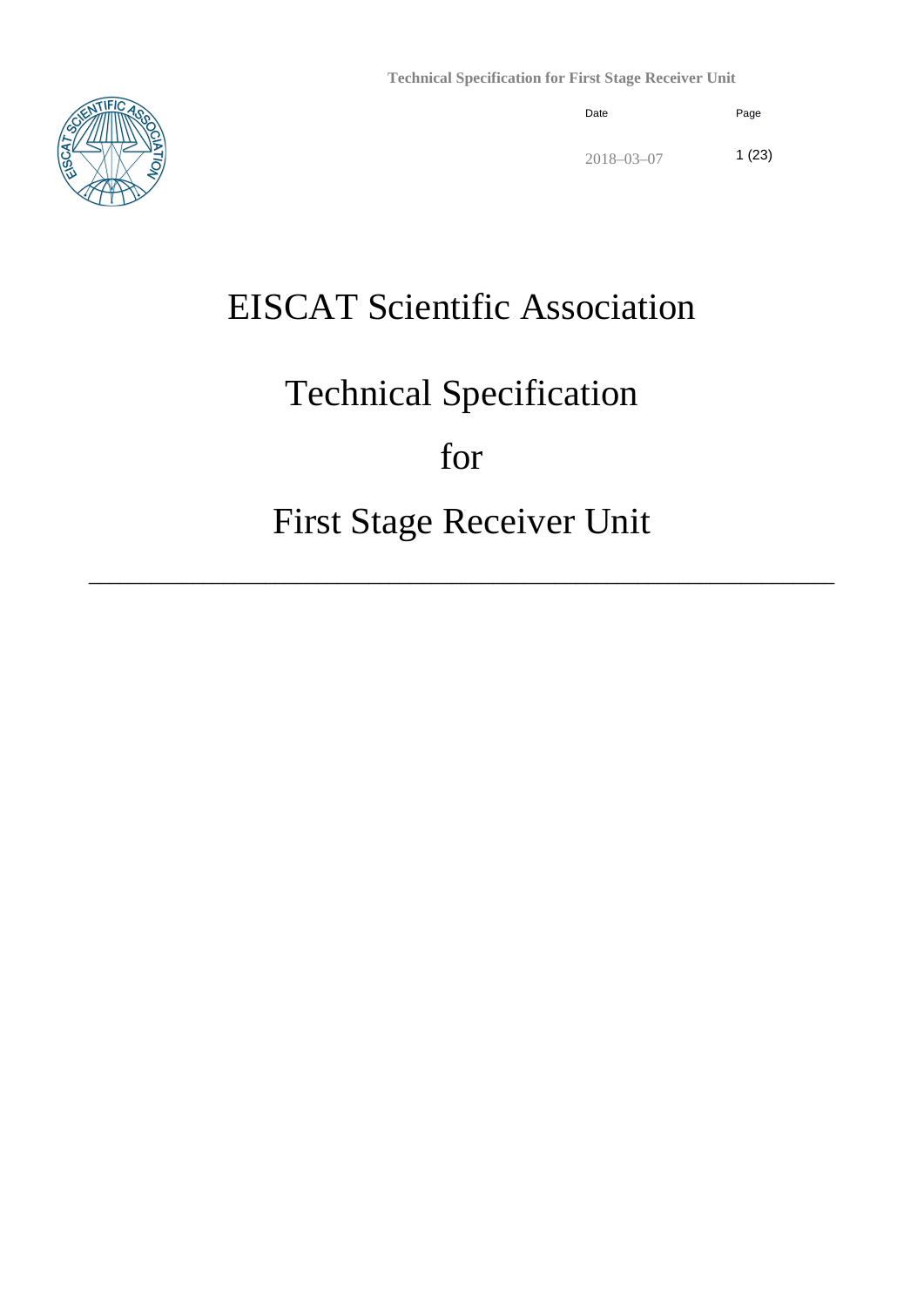

| Date             | Page  |
|------------------|-------|
| $2018 - 03 - 07$ | 2(23) |

# Table of Contents

| $\mathbf{1}$   |                   |  |
|----------------|-------------------|--|
|                | 1.1<br>1.2<br>1.3 |  |
|                |                   |  |
| $\overline{2}$ |                   |  |
| 3              |                   |  |
| 3.1            |                   |  |
| 3.2            |                   |  |
|                |                   |  |
| 3.3            |                   |  |
|                | 3.4               |  |
|                | 3.5               |  |
|                | 3.6<br>3.7        |  |
|                | 3.8               |  |
|                | 3.9               |  |
|                | 3.10              |  |
| 4              |                   |  |
| 4.1            |                   |  |
| 4.2            |                   |  |
| 4.3            |                   |  |
| 4.4            |                   |  |
| 4.5            |                   |  |
| 4.6            |                   |  |
| 4.7            |                   |  |
| 5.             |                   |  |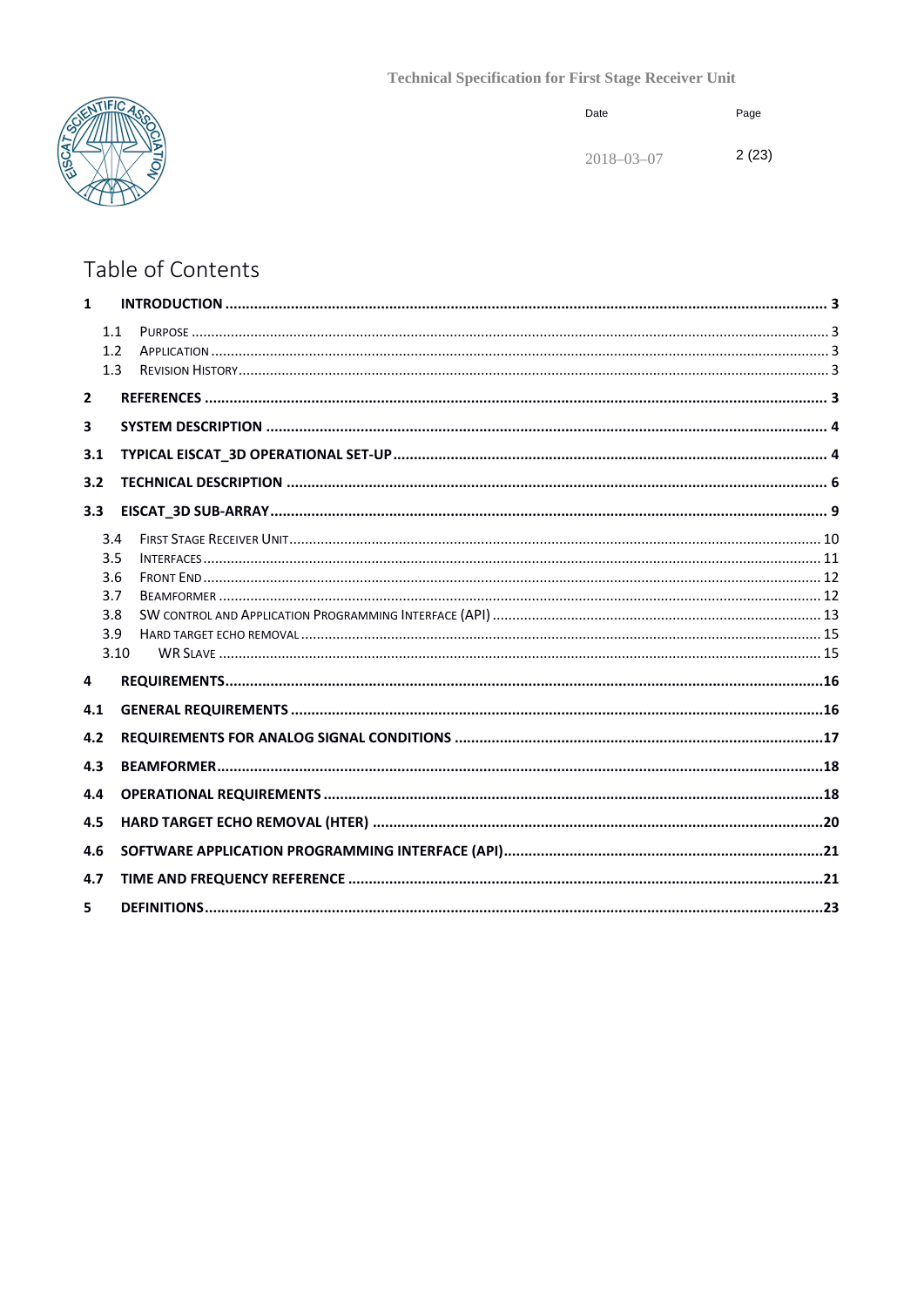

| Date             | Page  |
|------------------|-------|
| $2018 - 03 - 07$ | 3(23) |

#### <span id="page-2-0"></span>**1 Introduction**

The EISCAT Scientific Association, also called "EISCAT" throughout this document, conducts research on the lower, middle and upper atmosphere, and ionosphere using the incoherent scatter radar technique. EISCAT is conducting a project called EISCAT\_3D where the goal is a new system, the EISCAT\_3D, which will be a next generation incoherent scatter radar capable of providing 3D monitoring of the atmosphere and ionosphere.

#### 1.1 Purpose

<span id="page-2-1"></span>The purpose of this document is to describe the technical requirements for the First Stage Receiver Unit, which consists of a Front End, an ADC, a First Stage Beamformer, a Subsystem Manager, and a WR Slave.

#### 1.2 Application

<span id="page-2-2"></span>The document is used as the technical specification for the procurement of the First Stage Receiver Unit. Note that this document describes logical interfaces and the actual system design is up to the vendor.

Both the text-based requirements *and* the activity diagrams shall be considered as requirements (with prefixes SS\_FE, SS\_BF, ...) that shall be fulfilled by the First Stage Receiver Unit.

#### 1.3 Revision History

<span id="page-2-3"></span>2016-04-18, issue 0.1, First version

2016-06-16, issue 0.2

2016-06-27, issue 0.3

2017-09-20, modifications after PfP project

2018-02-14, modifications for the draft version

#### <span id="page-2-4"></span>**2 References**

| <b>Reference</b> | Title                                                     |
|------------------|-----------------------------------------------------------|
| [SOWFSRU]        | <b>Statement of Work for First Stage Receiver</b><br>Unit |
|                  |                                                           |
|                  |                                                           |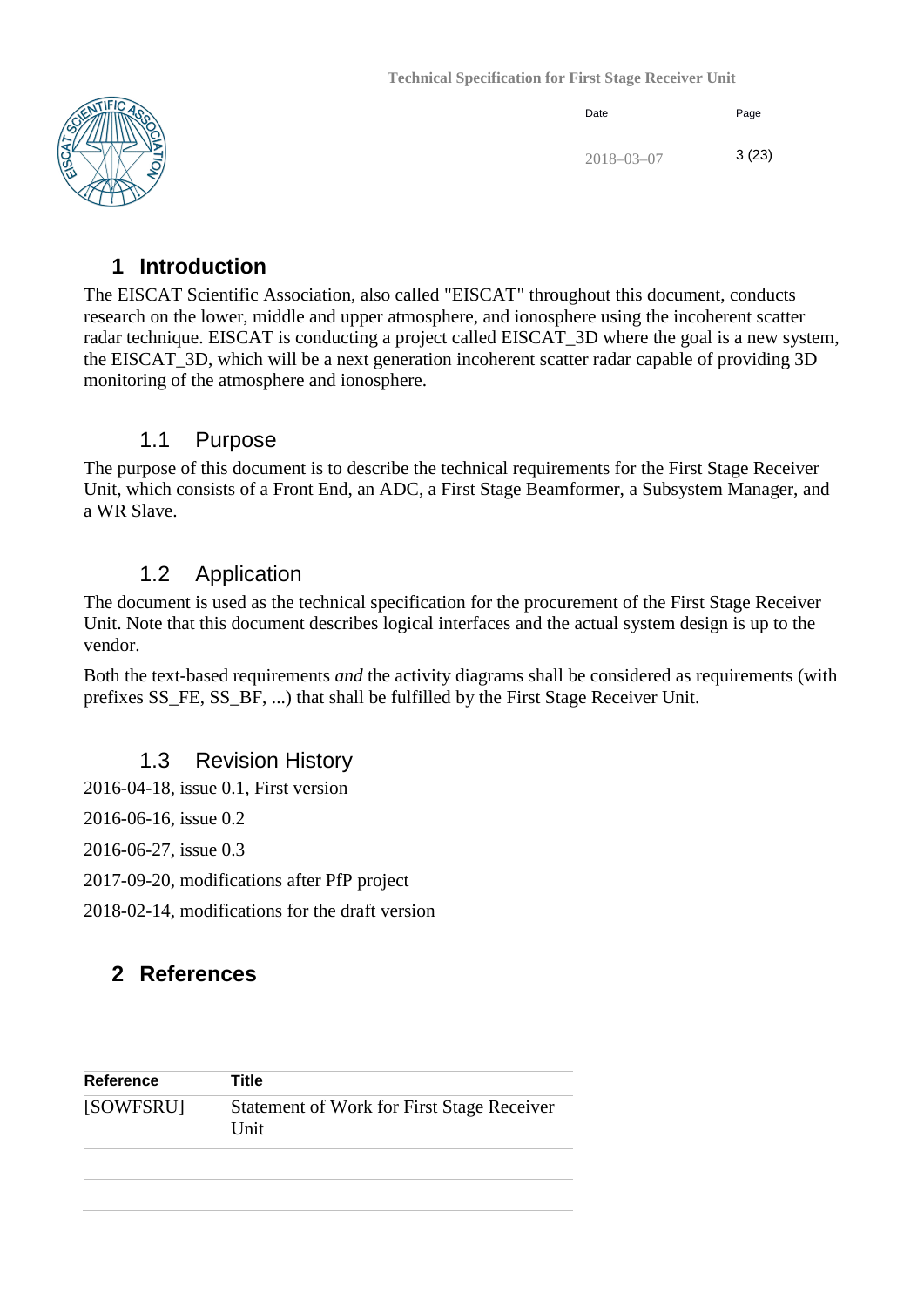

| Date             | Page  |
|------------------|-------|
| $2018 - 03 - 07$ | 4(23) |

## <span id="page-3-0"></span>**3 System Description**

This chapter contains the system description for the First Stage Receiver Unit. The first section contains an overview of the whole system and the following sections contain the detailed description of the FSRU.

## **3.1 Typical EISCAT\_3D operational set-up**

<span id="page-3-1"></span>The typical mode of operation for the EISCAT\_3D system is to make three-dimensional observations of the parameters of the ionosphere within its field of view. The way that this is implemented is as follows:

A list of different directions (elevation and azimuth) with respect to the core site is pre-defined. The transmitter follows this list so that each beam pulse goes in a new direction. Each receiver site also has a corresponding pre-defined list identifying sets of viewing directions designed to observe the transmitter beam simultaneously at different altitudes. See the figure for a simplified example with a list of 4 transmitter directions and 4 corresponding sets of 5 simultaneous receiver viewing directions at one receiver site.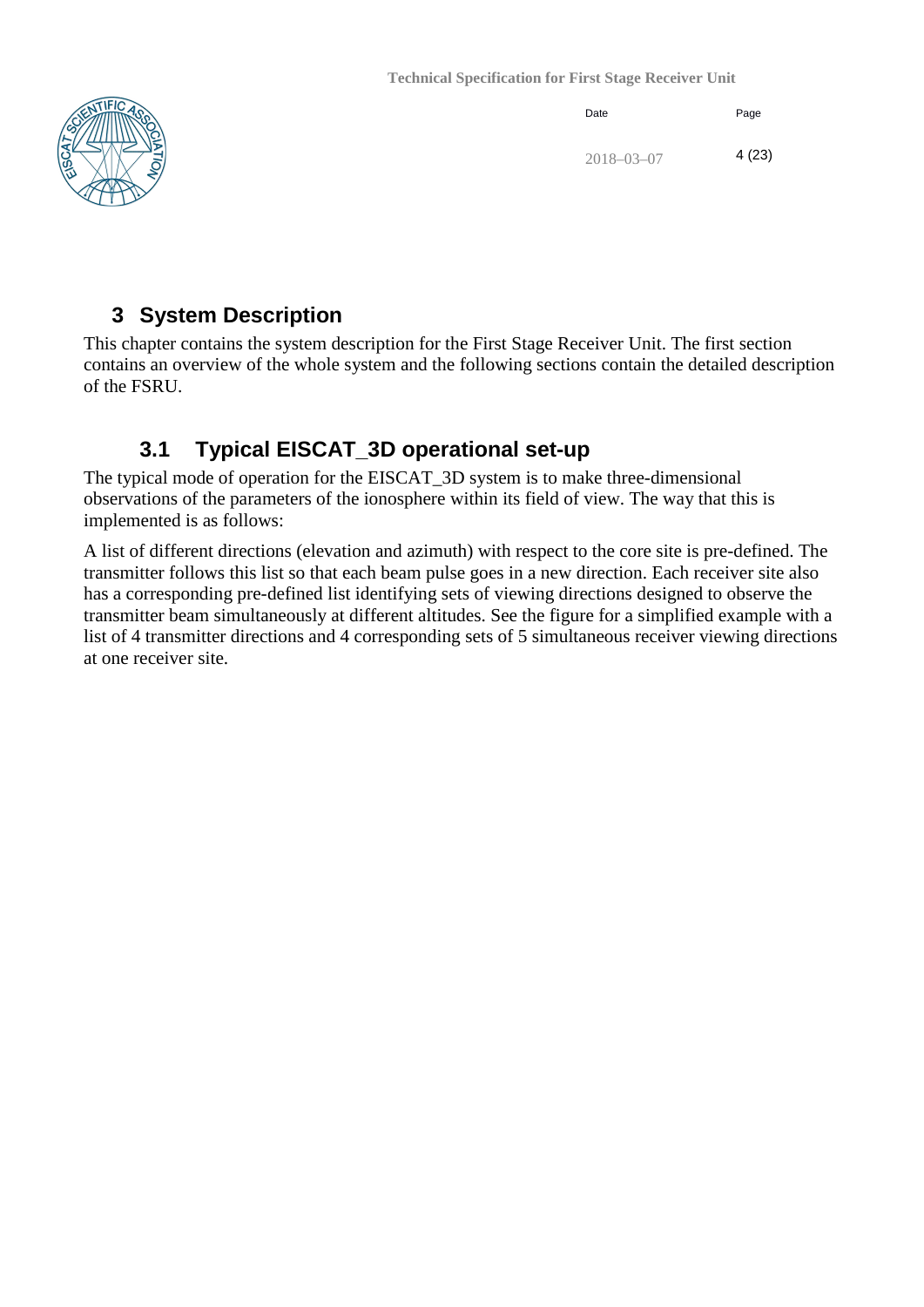

15 - 20 ms  $10 - 15$  ms

*Figure 1. Simplified example of transmitter receiver beams.*

In case the ionospheric conditions change or there is an interesting event (meteor, auroral arc) it should be possible within a one second to change the list of transmitter directions, and at the same time change the corresponding lists of sets of simultaneous viewing directions at all receive sites.

Thus, an EISCAT\_3D experiment requires a number of lists. Each list identifies a number of transmitter beam directions, each with corresponding sets of simultaneous receiver viewing directions.

| List    |                                           |                                   |                                                |          |
|---------|-------------------------------------------|-----------------------------------|------------------------------------------------|----------|
|         | Transmitter                               | Receiver 1                        | Receiver 2                                     | $\cdots$ |
| Pulse 1 | $\left( \text{el1}, \text{az1} \right)$ T | (el1,1, az1,1)R1                  | (el1,1, az1,1)R2                               | $\cdots$ |
|         |                                           | (el1, 2, az1, 2)R1                | $\left( \text{el1,2}, \text{az1,2} \right)$ R2 |          |
|         |                                           | $\text{ (el1,3, az1,3)}\text{R1}$ | (el1,3, az1,3)R2                               |          |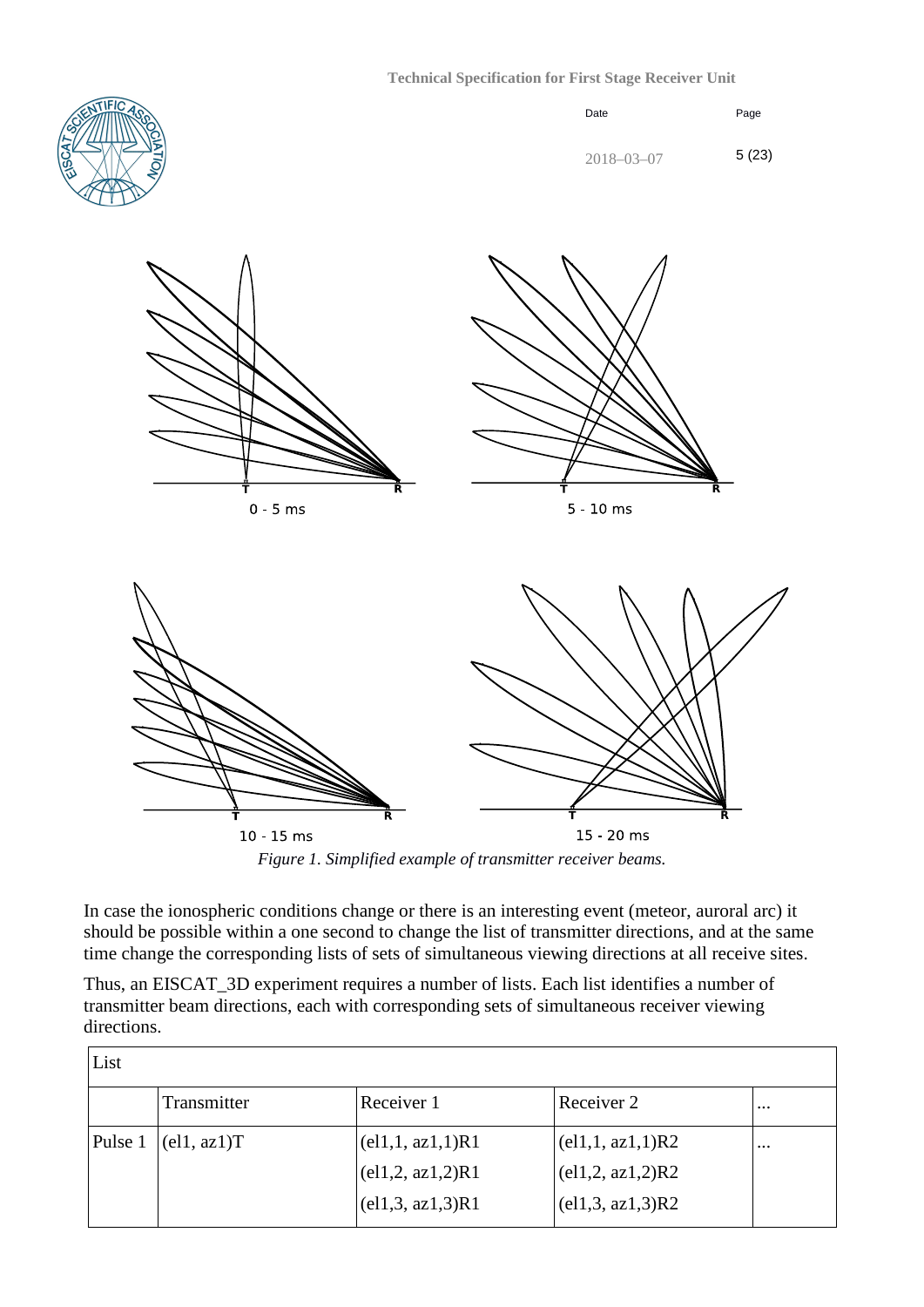

| Date             | Page  |
|------------------|-------|
| $2018 - 03 - 07$ | 6(23) |

|       |              | $\cdots$                                                                                        | $\cdots$                                                                                        |          |
|-------|--------------|-------------------------------------------------------------------------------------------------|-------------------------------------------------------------------------------------------------|----------|
| Pulse | $(eh, az_2)$ | $(e12,1, 22,1)R1$<br>$(e12,2, 22,2)R1$<br>$(e12,3, 22,3)R1$<br>$\cdots$                         | $(eI2,1, aZ2,1)R2$<br>$(e12, 2, 222, 2)$ R2<br>$(eb_{2,3}, a_{2,3})_{R2}$<br>$\cdots$           | $\cdots$ |
| Pulse | $(eh, az_3)$ | $(eI_{3,1}, aZ_{3,1})$ R1<br>$(eI_{3,2}, aZ_{3,2})$ R1<br>$(eI_{3,3}, aZ_{3,3})$ R1<br>$\cdots$ | $(eb_{3,1}, az_{3,1})$ R2<br>$(eb_{3,2}, az_{3,2})$ R2<br>$(eb_{3,3}, az_{3,3})$ R2<br>$\cdots$ | $\cdots$ |
|       | .            | $\cdots$                                                                                        |                                                                                                 | $\cdots$ |

## **3.2 Technical description**

<span id="page-5-0"></span>Overall, the EISCAT\_3D system includes 119 Sub-arrays at the Skibotn, Norway site and 109 Subarrays each at the Karesuvanto, Finland and Kaiseniemi, Sweden sites. This diagram displays the different subsystems within one Sub-array and also displays, where applicable, where the subsystems are located physically.

The instrument container houses:

- First Stage Receiver Unit (FSRU)
- Pulse & Steering Control Unit (PSCU)
- Time & Frequency Unit (TFU)
- Transmit Unit (TU)
- Sub Array Computer *(Sub Array Manager software)*
- Climate Monitoring Equipment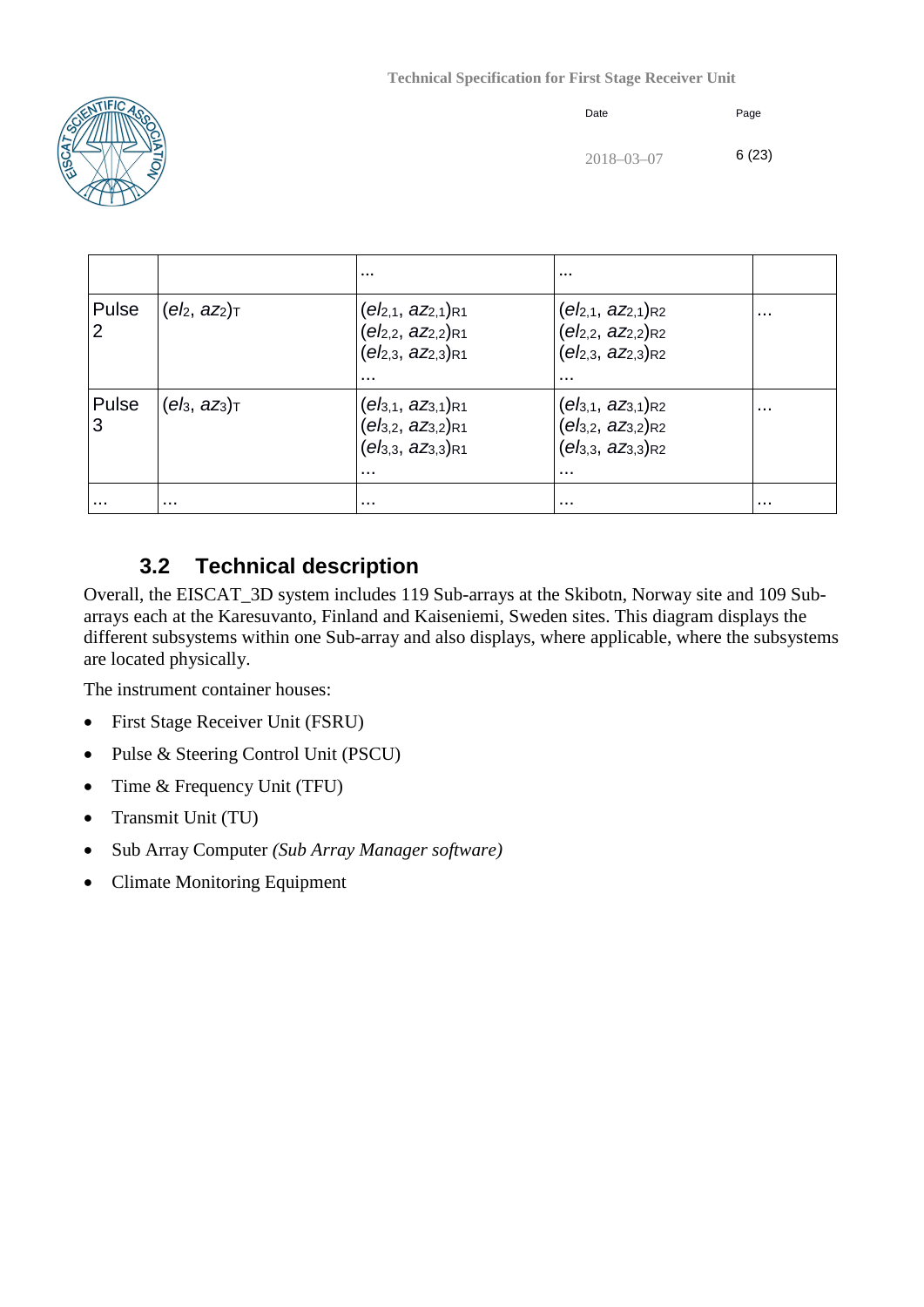







*Diagram 1: The Sub-array system*

Also included in the Sub-array are Network Components plus Cables and Connectors to connect the different subsystems and components.

Note that the diagram only displays the Sub-array sub systems. External systems (e.g. Computing System which is located outside of the Instrument Container) are not displayed.

Antenna signals in the Sub-array are collected from a hexagonally shaped area and fed to the subarray container placed underneath a steel structure ("Array Structure") which the Antenna Elements are also mounted on.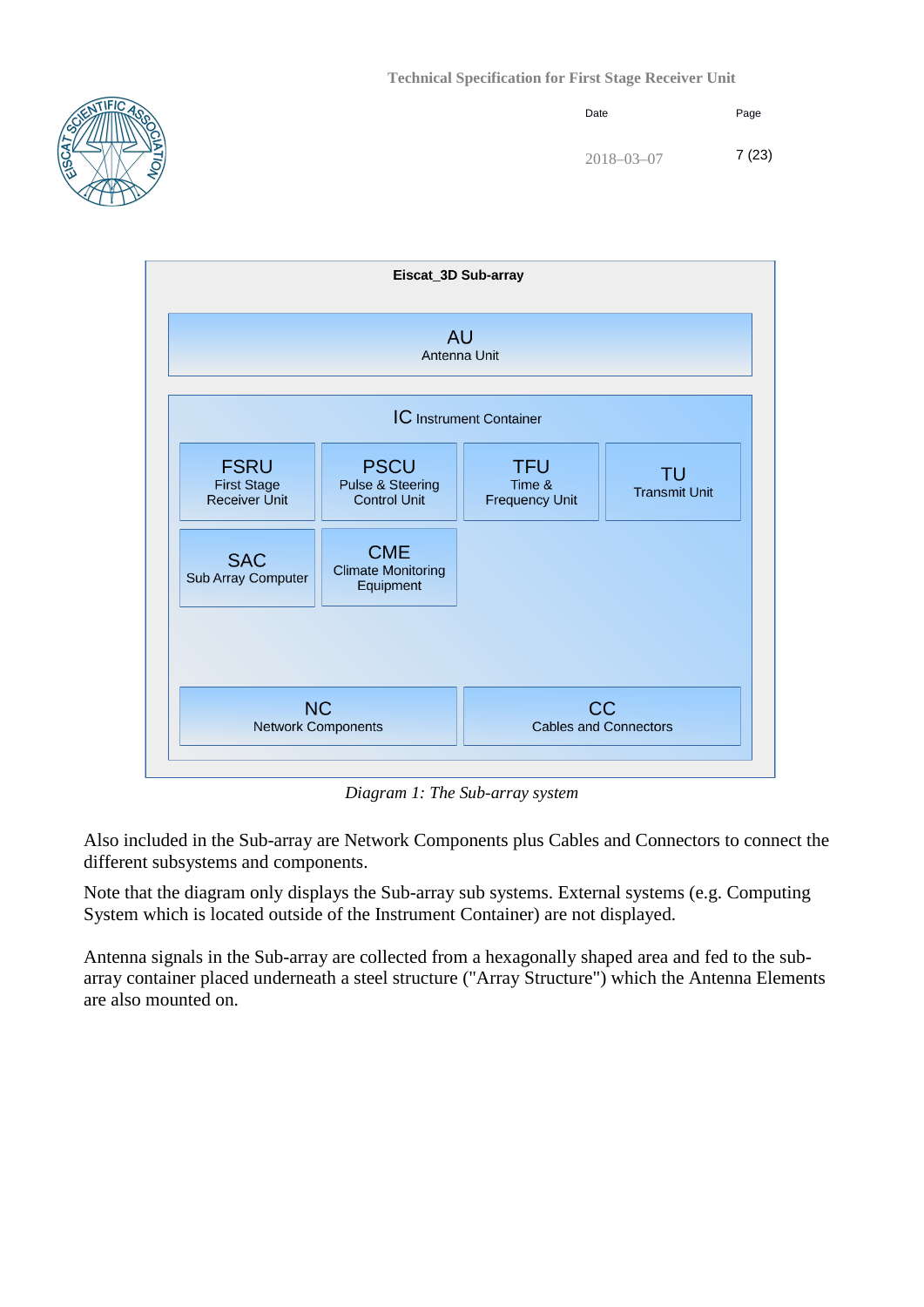





*Diagram 2: EISCAT\_3D Sub-array Layout*

The image shows a sketch, from above, of how the containers physically can be placed in the Subarray. *The sketch is not in scale and the measurements of the containers are approximate.*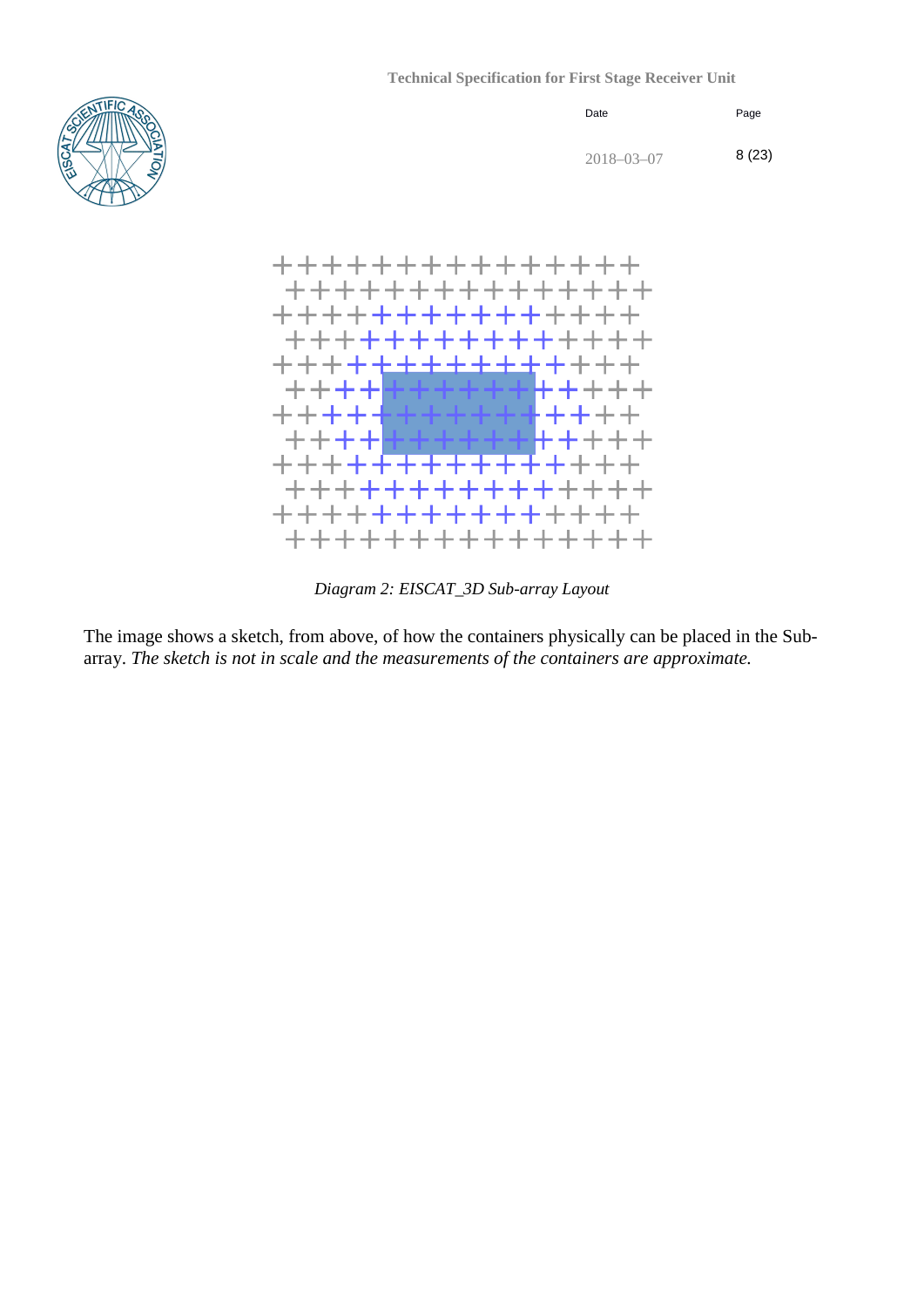

| Date             | Page  |
|------------------|-------|
| $2018 - 03 - 07$ | 9(23) |

## **3.3 EISCAT\_3D Sub-array**

<span id="page-8-0"></span>The Sub-array consists of 91 crossed-dipole antenna elements, a beamformer, a receiver, a transmitter and other subsystems for control, time-keeping etcetera.



*Diagram 3: Sub-array Technical systems High level Overview*

The diagram above displays a high-level overview of the technical subsystems of the Test Sub-array. It conveys not only which components interact with each other, but also the kind of information that is exchanged between the components.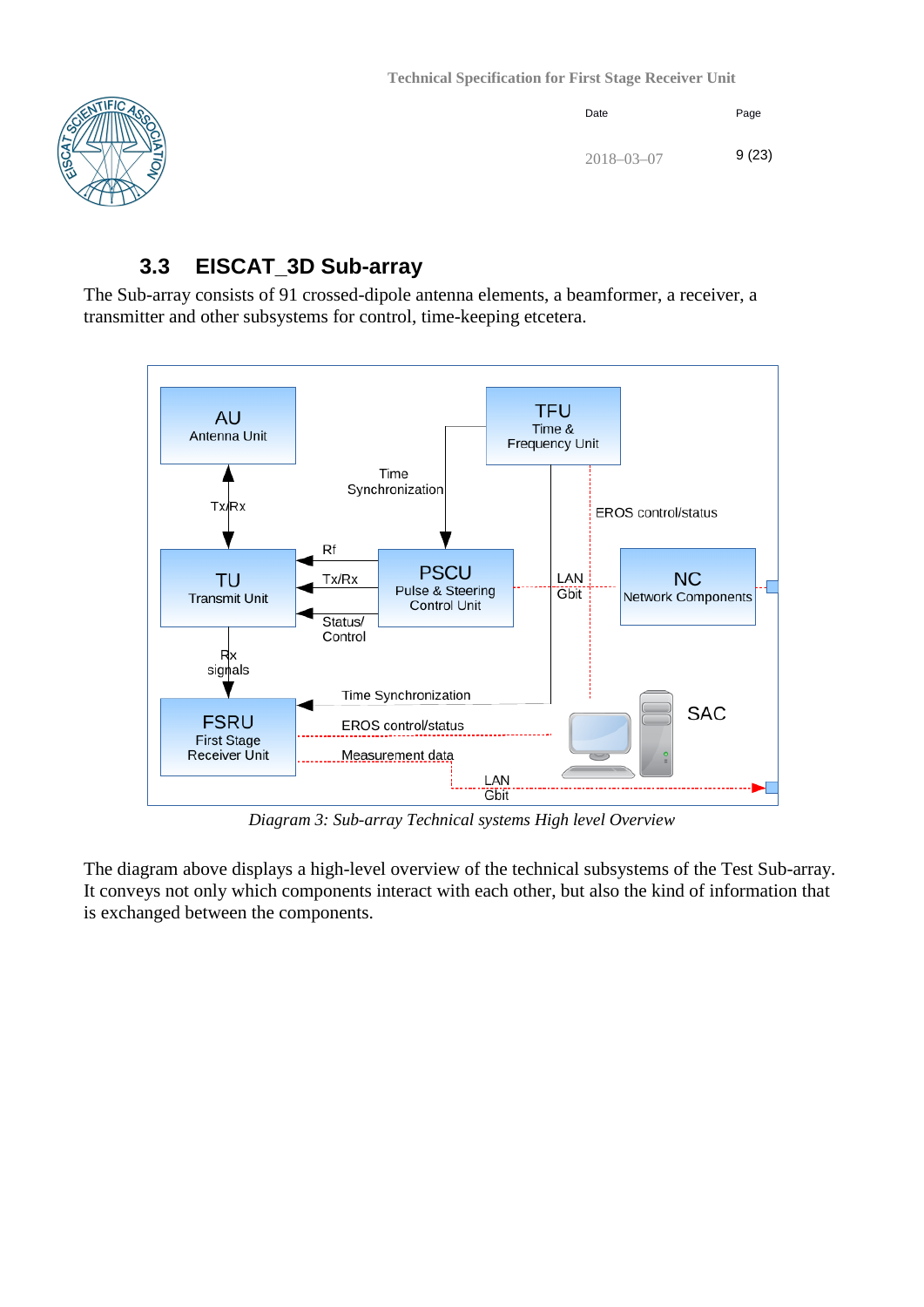

| Date             | Page   |
|------------------|--------|
| $2018 - 03 - 07$ | 10(23) |

### 3.4 First Stage Receiver Unit

<span id="page-9-0"></span>The First Stage Receiver Unit consists of the following main parts: the receiver Front End, the Analogue-to-Digital conversion, and the First Stage Beamforming. The receiver Front End receives the wide-band, weak signals from each of the individual antenna elements and conditions them so that they are suitable for sampling and further digital processing. The conditioning includes frequency-band limitation by an Anti-aliasing Filter and amplification with a Low Noise Amplifier.

The conditioned signals are then sampled with analogue-to-digital converters (ADC) and fed to the Beamformer. The Beamformer performs the first few stages of the digital signal processing that ultimately gives the antenna array its characteristic directional sensitivity ("forms the antenna beams"). Broadly described, the Beamformer will take the 91x2 data streams (91 antennas times two polarizations) and combine them into 10x2 beamformed data streams (10 different simultaneous beams times two polarizations).



*Diagram 3: First Stage Receiver Unit* 

As shown on the diagram, the First Stage Receiver Unit consists of a Front End (containing LNA, filters and ADC), a Beamformer and a WR Slave.

First Stage Receiver Unit can be made of many units internally, but for Sub-array control it should be seen as one logical system.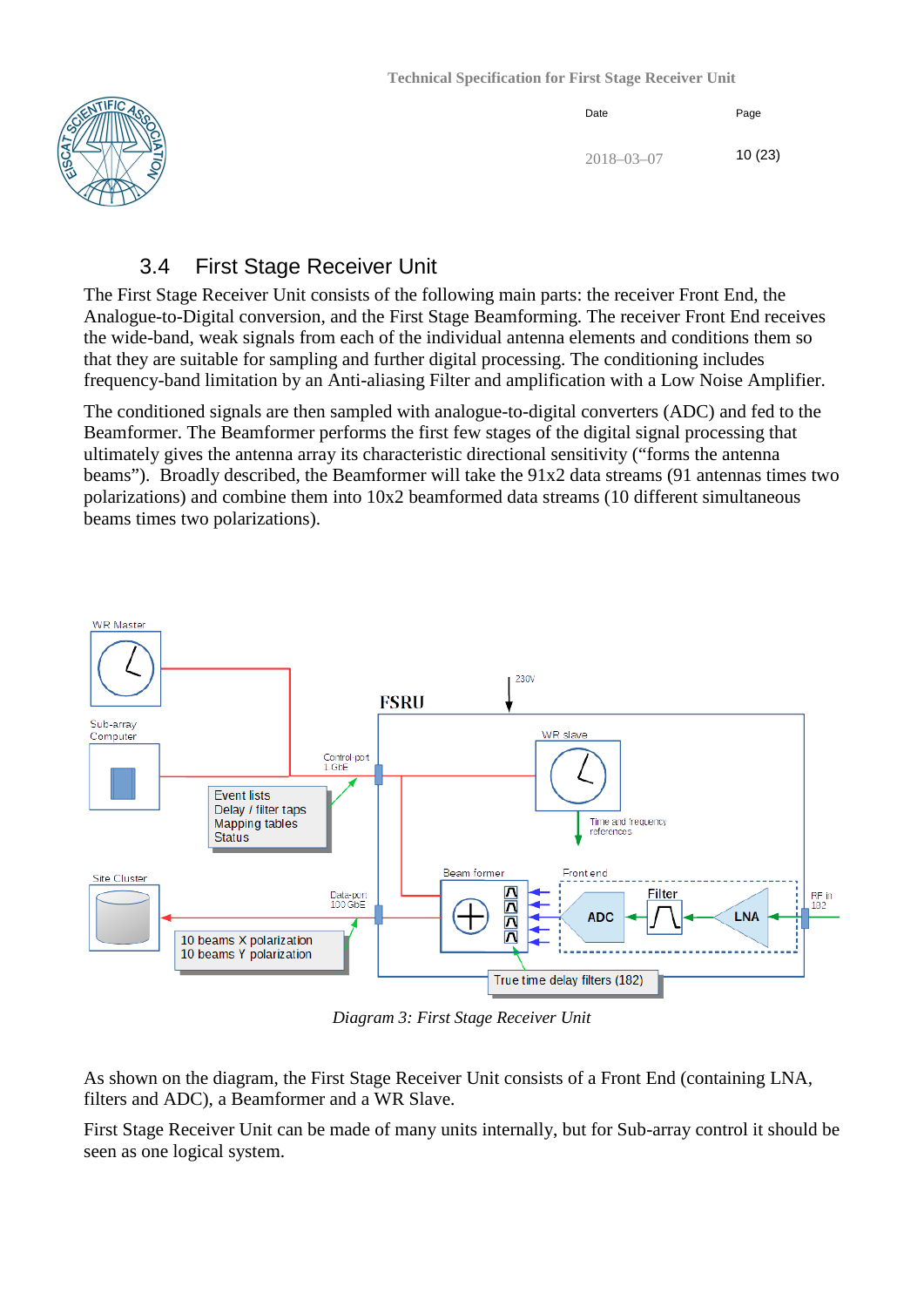

| Date             | Page   |
|------------------|--------|
| $2018 - 03 - 07$ | 11(23) |

# 3.5 Interfaces

#### <span id="page-10-0"></span>Interfaces of the system are descripted the table

| Name    | Type                    | <i>Information</i>                                                                                                   |
|---------|-------------------------|----------------------------------------------------------------------------------------------------------------------|
| $RF$ in | Analog coaxial          | Interface for analog signals from antennas, 182<br>connectors. 91 from polarization X and 91 from<br>polarization Y. |
| Control | 1 GbE                   | Interface for receiving control signals and time<br>information.                                                     |
| Data    | 100 GbE                 | Interface for data streams.                                                                                          |
| Mains   | 230V standard<br>socket | Interface with the Mains Power.                                                                                      |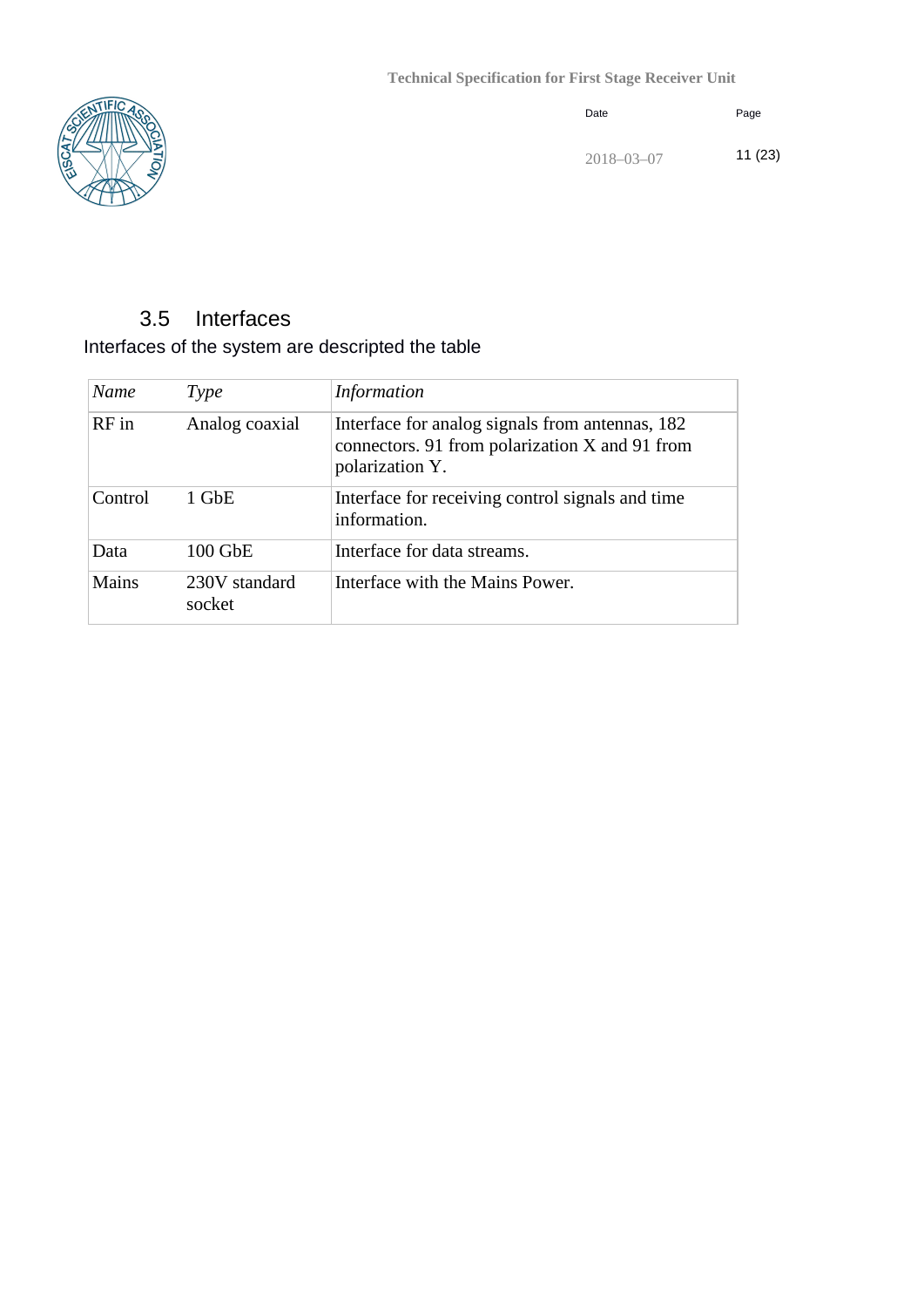

| Date             | Page   |
|------------------|--------|
| $2018 - 03 - 07$ | 12(23) |

#### 3.6 Front End

<span id="page-11-0"></span>The Front End Unit consists of Low Noise Amplification (LNA) filters, and Anti-aliasing filters. The band-pass filtering done in the **Front End** has two main functions. First, it ensures that the signal bandwidth in front of the ADC is compatible with the sampling frequency in terms of the Nyquist criterion for bandpass sampling. The criterion states that the periodic spectral replicas of the analog band, by the sampling frequency, must not overlap. The other task is to prevent unwanted, often very strong, neighboring electromagnetic signals, the out-of-band interference, of entering the digital processing chain. This protection task of the filter can only succeed if the low noise amplifier in front of the filter can tolerate all the extra load caused by the out-of-band interference without losing its linearity, so that no spurious signals are generated directly into the measurement band.



*Diagram 1. Front End.*

#### 3.7 Beamformer

<span id="page-11-1"></span>The Beamformer provides discrete spatial filtering across the aperture of the 91 antennas of the sub array. The system is responsible for filtering signals from Antenna Unit and forming multiple receive beams. Beamforming can, as previously mentioned, reduce the interference signals (external electromagnetic interference) *but* only if the receiver chain associated with each antenna element remains fairly linear.

The First Stage Beamformer introduces carefully calculated, antenna element specific time delays to each of the digitized signals coming from the elements; sums the signals coherently, that is, adds them in the voltage domain rather than in the power domain; and performs the so-called IQ-detection which converts a real-valued signal into a complex-valued signal that represents only one side of the original two-sided spectrum. In IQ-detection, the data flow rate, typically expressed in units of a million samples per second (MS/s), is converted from type "NN MS/s real" to "NN/2 MS/s complex". Depending on the used IQ-detection method, the First Stage Beamformer also shifts the signal to near the zero frequency. In addition, the First Stage Beamformer will reduce the bandwidth of the signal and the data flow rate in a process called decimation.

The Beamformer produces complex-valued sample streams, each representing a signal coming from a particular direction in the sky. Thus, each stream corresponds to a particular radar receiver beam, and so we call also these data streams "beams". It is required that up to 20 beams (10 from both polarizations), in different pointing directions, are produced simultaneously. The Beamformer accomplishes this by using the same data samples from the Front End as above, but by using up to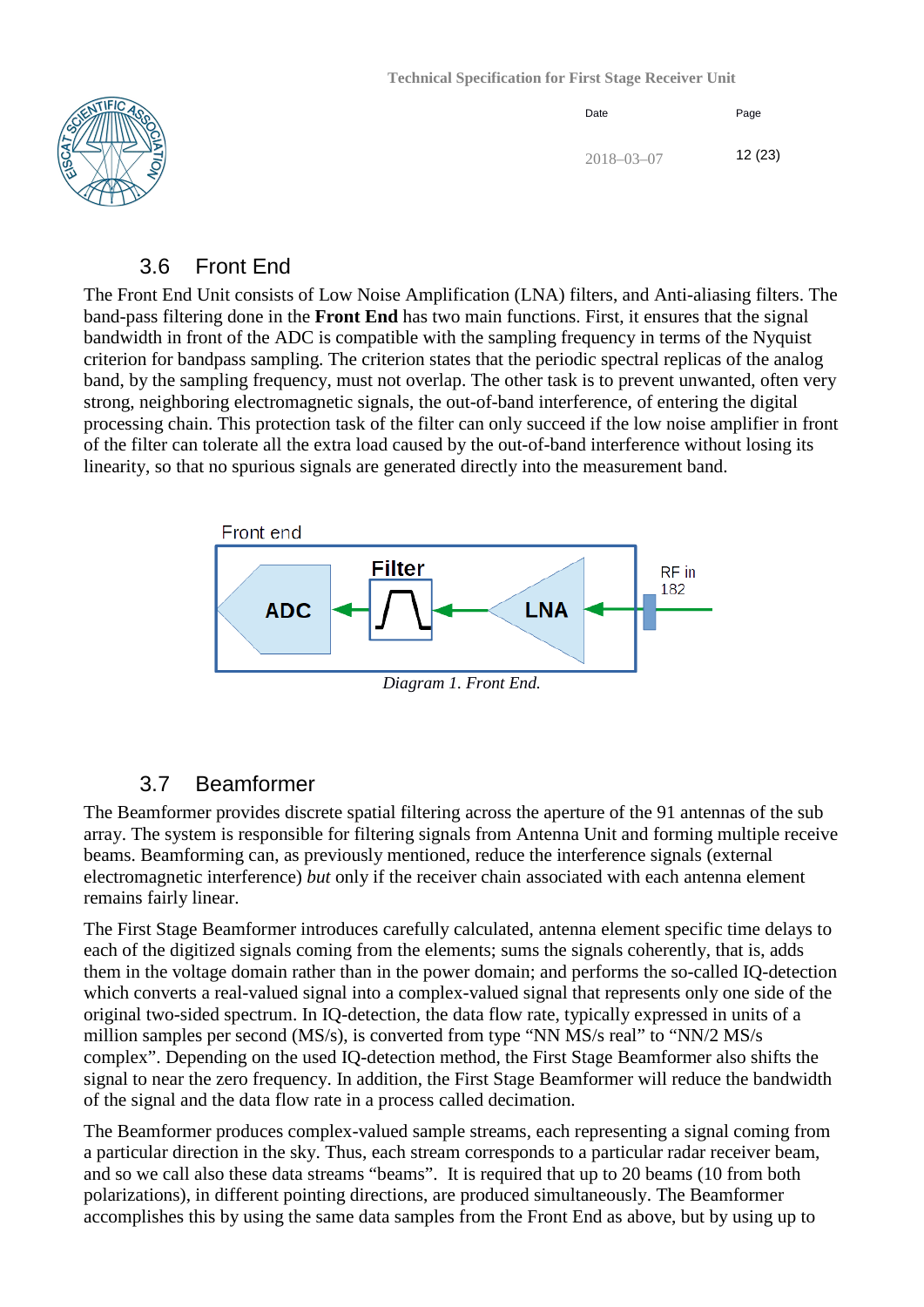



| Date             | Page   |
|------------------|--------|
| $2018 - 03 - 07$ | 13(23) |

nine other sets of the element-specific time delays and repeating the calculations (possibly in parallel). Taking into account the available two antenna polarizations, a data stream corresponding to up to 20 full bandwidth beams (in 10 directions) will be produced out of the First Stage Beamformer.

The Beamformer also makes available optional decimation filters to reduce required data rate in the output streams. For an example see Diagram 1.



*Diagram 2. Beamformer functions.*

## 3.8 SW control and Application Programming Interface (API)

<span id="page-12-0"></span>The Subsystem Controller in the FSRU is a logical part of the system which takes commands from the control network and performs operations according to those commands. This is enabled by the FSRU providing a TCP socket listener at a fixed (but configurable) network address.

The Controller also issues *Notifications* to the Sub-Array Computer, without being explicitly prompted by EROS, if it detects an anomaly, e.g. if the temperature exceeding a set maximum value.

See [Diagram 3](#page-13-0) for expected beam direction mapping functions. The beam direction is given as an index value to the Beam Direction Mapping (BDM) array. BDM has calibrated delay values for each channel to perform optimum beam forming to all beam directions inside the field of view. BDM delay values are calculated by EROS during the array calibration procedures. Delay value shall be a 1-byte value to the index of array of filter taps. Receiver shall have an array for delay to filter taps representing 256 delay values from 0 to 25ns. It's up to supplier to design needed filters to perform required true-time-delay filtering function.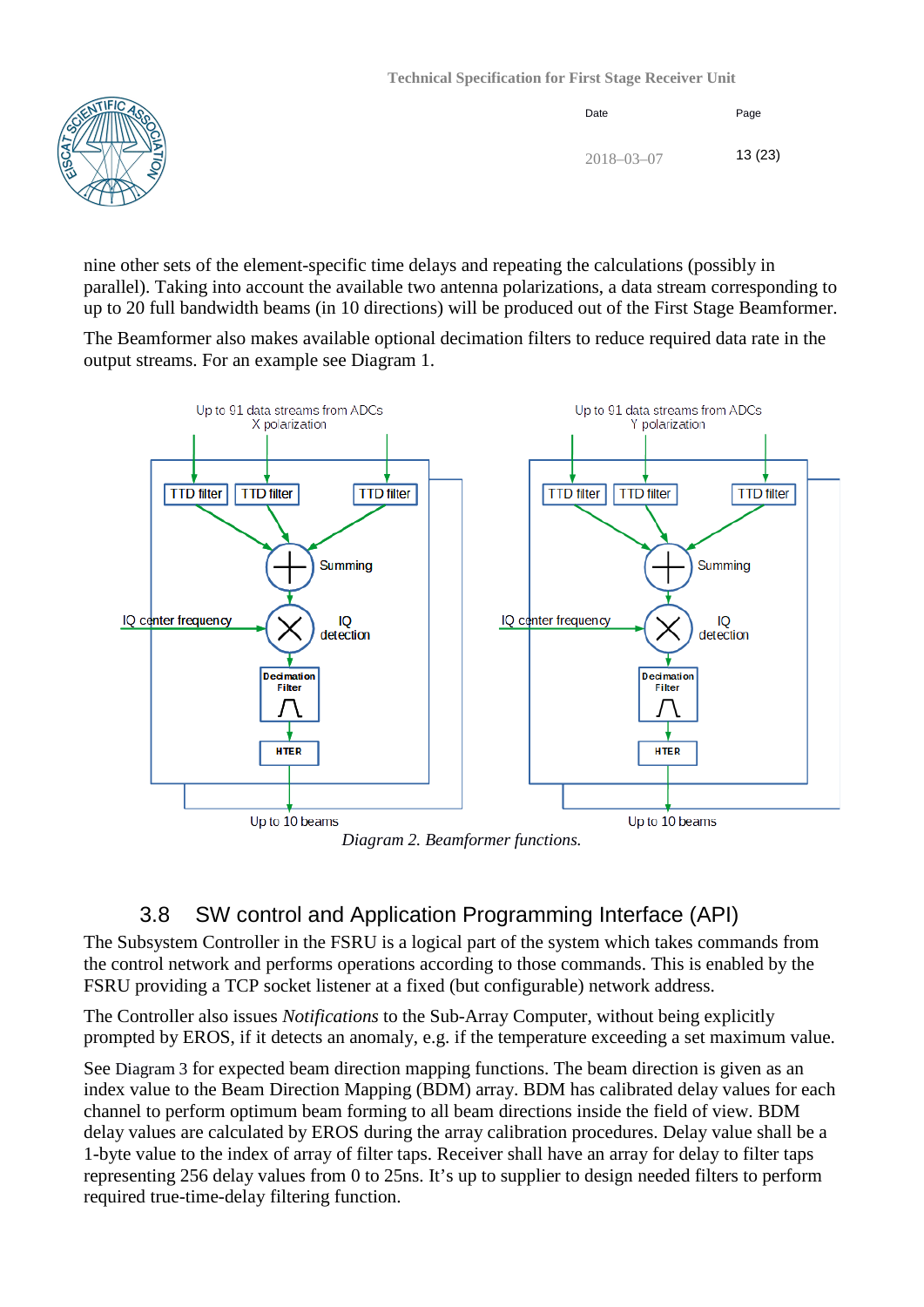





*Diagram 3. Beam directions mapping..*

<span id="page-13-0"></span>Beam parameters are send before and FSRU is expected to change beam configuration at the time marked in the parameters table. See [Diagram 4](#page-14-2) for detailed timing chart.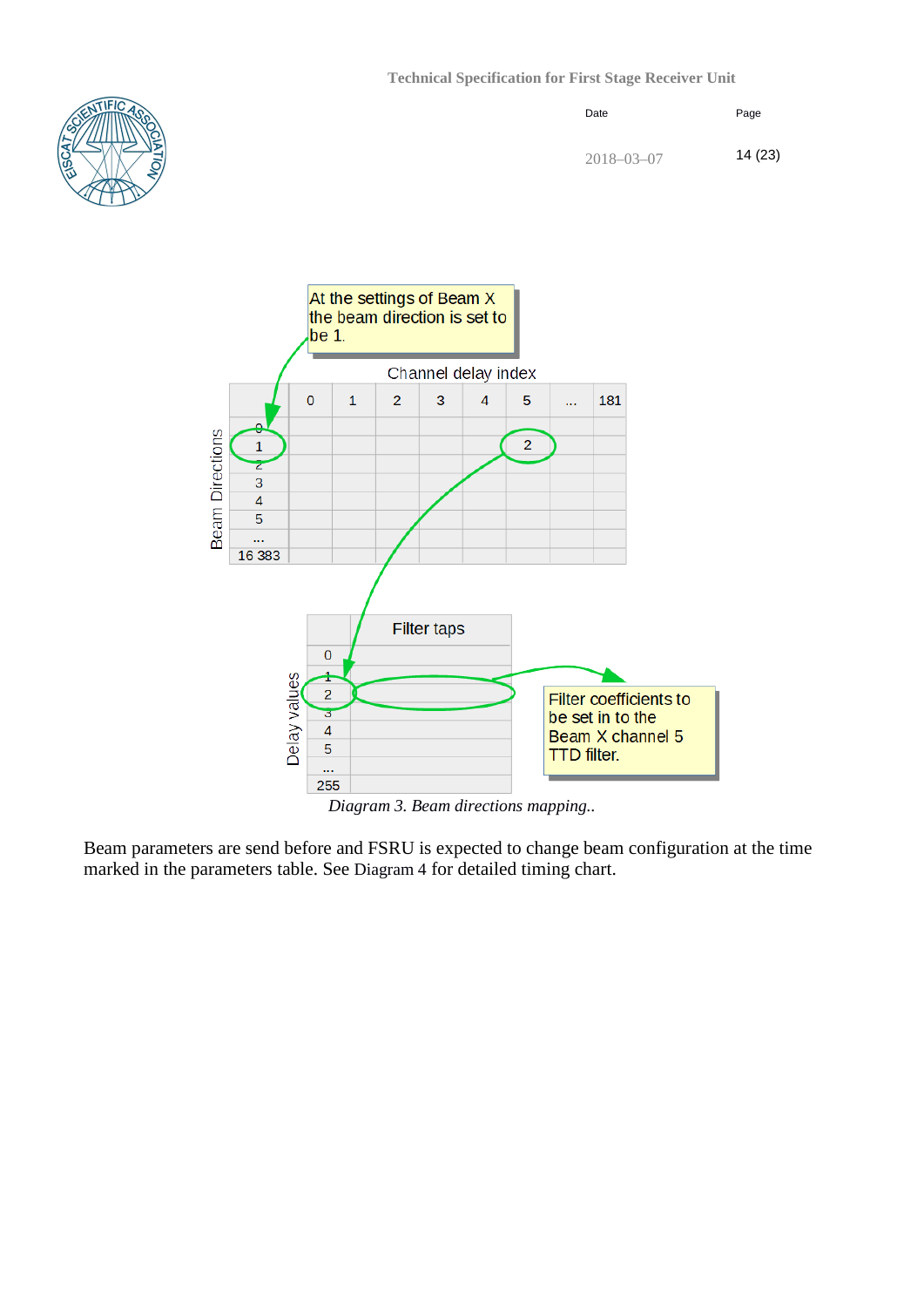

*Diagram 4. Timing chart for beam parameter -command and data streams.*

## <span id="page-14-2"></span>3.9 Hard target echo removal

<span id="page-14-0"></span>Hard target echo removal (HTER) function is used to block unwanted echoes from satellites and other hard targets. In the beam parameters there is values for rms voltage threshold, integration time and time window for detection to be calculated.

Samples having HTER detection active shall be made to 0 and corresponding data packets shall be flagged.

## 3.10 WR Slave

<span id="page-14-1"></span>The White Rabbit (WR) Slave extracts the time and synchronization from the 1 Gb Ethernet network and provides it to the subsystem. Sampling and timestamps used in the data stream and control commands shall base on timing from WR system.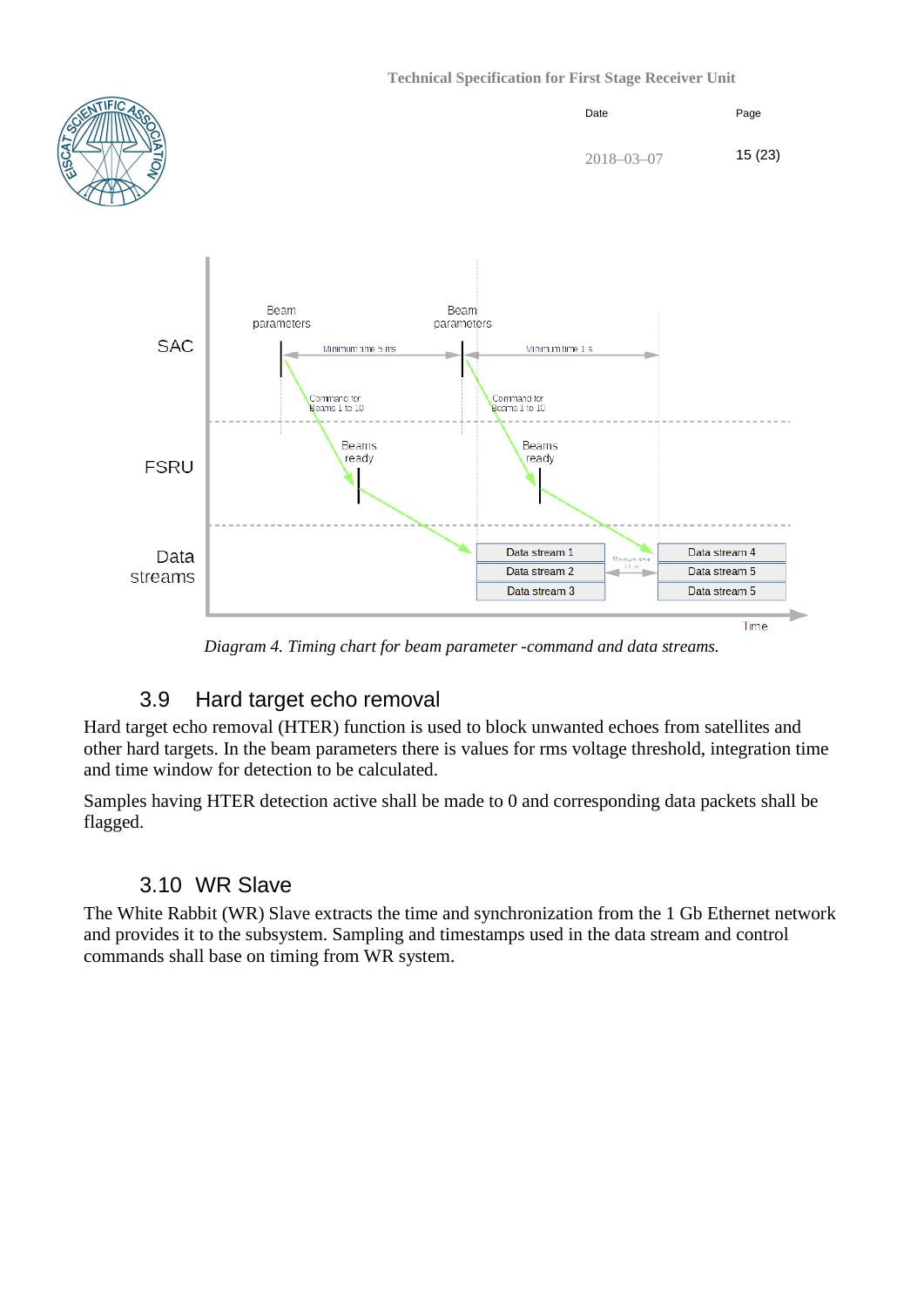

| Date             | Page    |
|------------------|---------|
| $2018 - 03 - 07$ | 16 (23) |

## <span id="page-15-0"></span>**4 Requirements**

The following chapter and subchapters contain requirements on the First Stage Receiver Unit and its subsystems. Each chapter contains general requirements and interface requirements.

## **4.1 General requirements**

<span id="page-15-1"></span>

| Requirement |                                                                                                  |
|-------------|--------------------------------------------------------------------------------------------------|
| SS_01_01    | The Front End shall have 182 interfaces for<br>receiving radio frequency signals.                |
| SS_01_02    | The FSRU shall be able to perform digital<br>beamforming.                                        |
| SS_01_03    | The FSRU shall have a low noise amplifier.                                                       |
| SS_01_04    | The FSRU shall have an anti-aliasing filter.                                                     |
| SS_01_05    | The FSRU shall have an analog-to-digital<br>converting (ADC) function.                           |
| SS_01_06    | Following a power off command, the FSRU<br>hardware shall be shut down gracefully.               |
| SS_01_07    | The FSRU shall include an API for high level<br>controls system.                                 |
| SS_01_08    | The FSRU shall have a technical life time of at<br>least 15 years.                               |
| SS 01 09    | The FSRU shall be able to operate in an<br>ambient temperature from 15 to 40 degrees<br>Celsius. |
| $SS_01_10$  | The FSRU shall be rack mountable.                                                                |
| $SS_01_11$  | The space allocated for the FSRU shall not<br>exceed 21 unit vertical rack space.                |
| SS_01_12    | Power supply shall be standard 230V<br>connection.                                               |
| $SS_01_13$  | FSRU power consumption shall be less than 1<br>kW.                                               |
| $SS_01_14$  | FSRU shall have remote firmware update<br>possibility.                                           |
| $SS_01_15$  | Access to source code and rights to<br>modifications for own use shall be given to<br>EISCAT.    |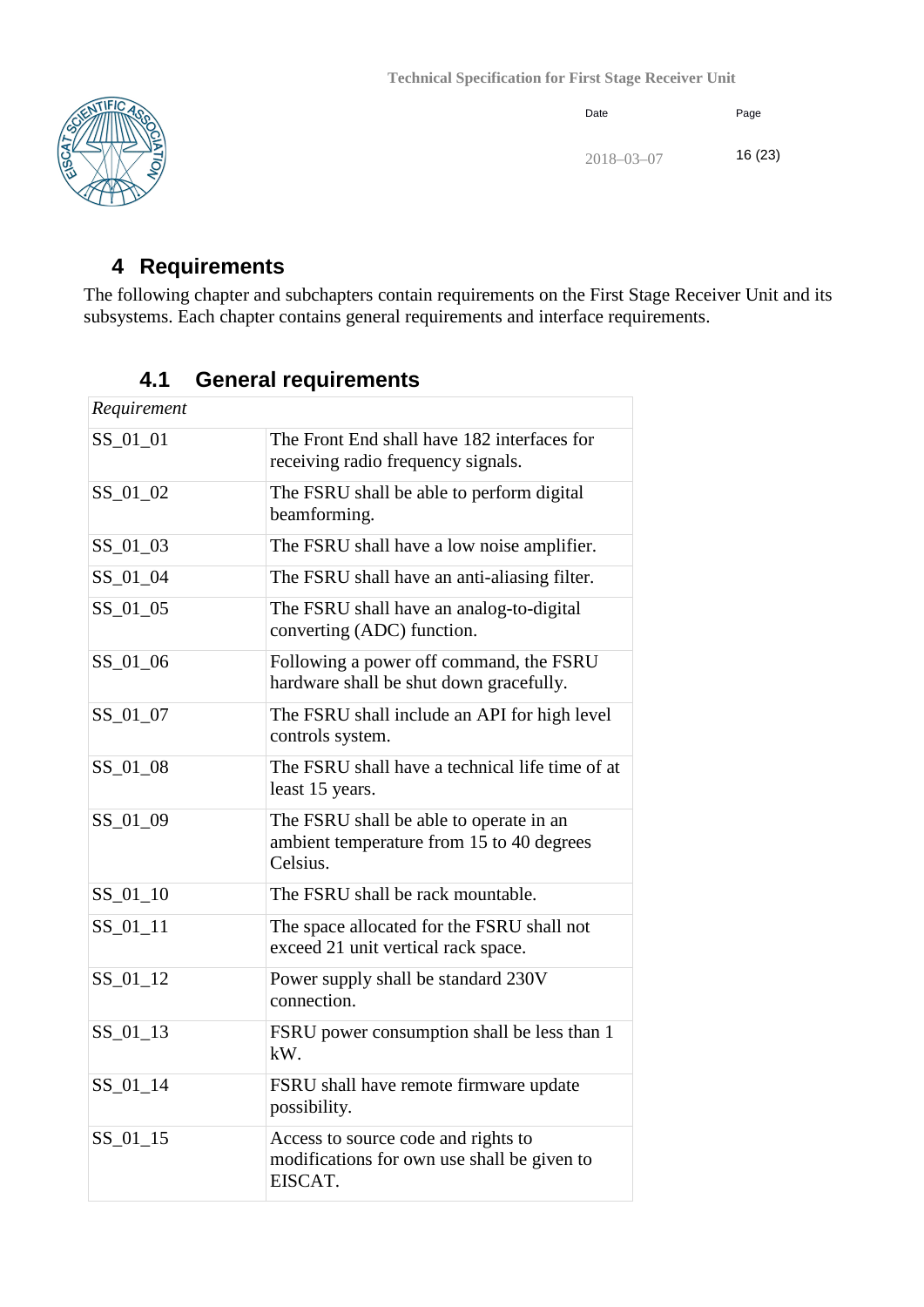

Date Page

# <span id="page-16-0"></span>**4.2 Requirements for analog signal conditions**

| Requirement |                                                                                                                                                                    |
|-------------|--------------------------------------------------------------------------------------------------------------------------------------------------------------------|
| SS_02_01    | Input impedance of the Front End LNA function<br>shall be 50 ohms.                                                                                                 |
| SS_02_02    | Return loss over the entire passband shall be<br>better than -15 dB.                                                                                               |
| SS_02_03    | The FSRU shall have 3 dB receiving band of<br>$233.28 + -15$ MHz.                                                                                                  |
| SS_02_04    | Stop band attenuation shall be better than 80 dB<br>(can be done partly in digital domain).                                                                        |
| SS_02_05    | The Front End LNA function shall have a<br>maximum gain variation of 1 dB                                                                                          |
| SS_02_06    | The noise figure of the Front End shall be on<br>order of 0.5 dB.                                                                                                  |
| $SS_02_07$  | The maximum allowed input power into the<br>Front End shall be 10 dBm (no damage).                                                                                 |
| SS_02_08    | Group delay stability over the operation<br>temperature range shall be less than 100 ps                                                                            |
| SS_02_09    | The spurious free dynamic range (SFDR) of the<br>First Stage Receiver Unit shall be better than 70<br>dB for a -40 dBm input signal.                               |
| SS_02_10    | Analog to digital conversion can be done using<br>the so called super-nyquist or under-sampling<br>method at 104 MSPS or a multiple of this<br>sampling frequency. |
| $SS_02_11$  | Gain from RF interface to ADC samples shall be<br>at least 40 dB.                                                                                                  |
| $SS_02_12$  | TOI measurement shall be better than 30 dBm.                                                                                                                       |
| $SS_02_13$  | Isolation between channels shall be better than 30<br>dB.                                                                                                          |
| $SS_02_14$  | Recovery time from 0 dBm input signal shall be<br>less than 10 us.                                                                                                 |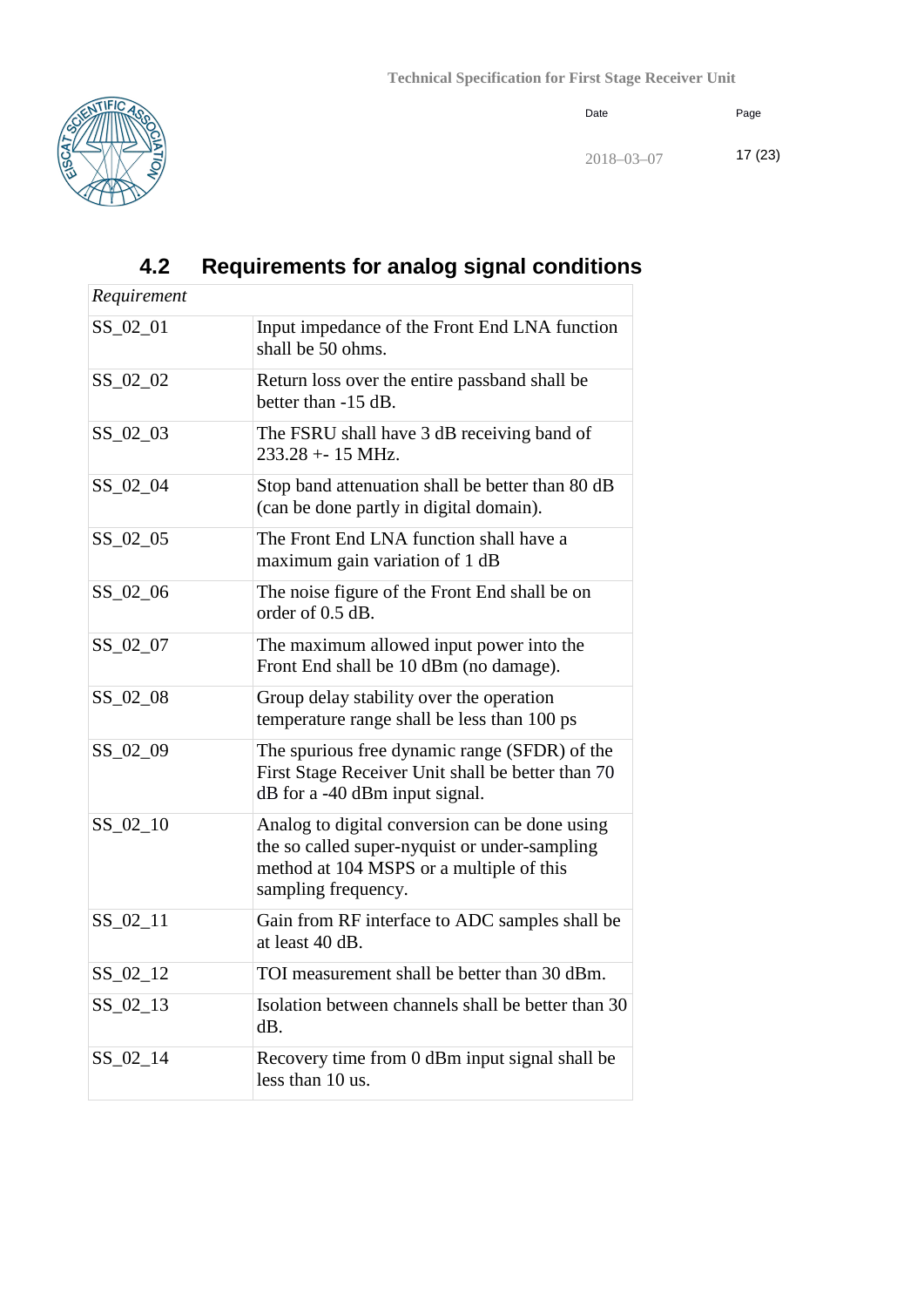

| Date             | Page   |
|------------------|--------|
| $2018 - 03 - 07$ | 18(23) |

## <span id="page-17-0"></span>**4.3 Beamformer**

| Requirement |                                                                                                                             |
|-------------|-----------------------------------------------------------------------------------------------------------------------------|
| $SS_03_01$  | The total number of beams of the First Stage<br>Beamformer shall be 20, 10 for each polarization formed<br>from 91 channels |
| SS_03_02    | Beamformer shall perform IQ detection having settable<br>center frequency.                                                  |
| $SS_03_03$  | Decimation factors of the First Stage Beamformer shall<br>be at least: 1, 2, 3, 4, 13, 21, 52                               |
| $SS_03_04$  | Maximum delay variation over the receiving bandwidth<br>shall be less than, or equal to 50 ps                               |
| SS_03_05    | The First Stage Beamformer shall have an Ethernet<br>interface to output the data streams.                                  |
| SS_03_06    | TTD Filter should perform a true time delay filtering<br>over receiving bandwidth.                                          |
| SS_03_07    | Maximum delays for the TTD filters shall be greater<br>than, or equal to, 25 ns                                             |
| SS_03_08    | Resolution for TTD filter shall be less, or equal to, 100<br>ps.                                                            |
| SS_03_08    | Out of band attenuation of decimation filter shall be<br>more than 80                                                       |

# <span id="page-17-1"></span>**4.4 Operational requirements**

| Requirement |                                                                              |
|-------------|------------------------------------------------------------------------------|
|             |                                                                              |
| $SS_04_01$  | The FSRU shall be able to receive control commands.                          |
| $SS_04_02$  | The FSRU shall be able to receive Status inquiry<br>commands.                |
| $SS_04_03$  | The FSRU shall be able to send error messages without<br>specific inquiries. |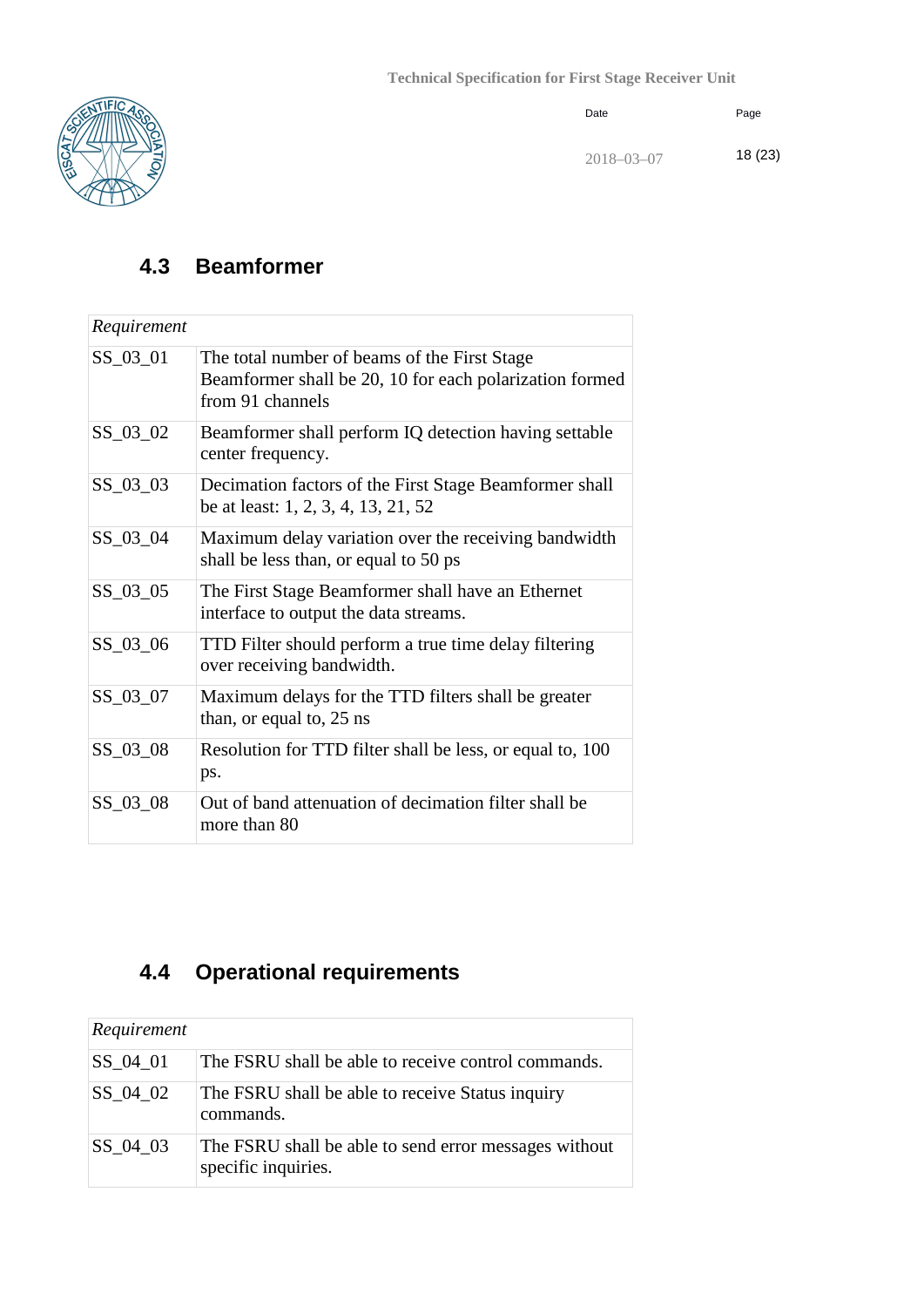Date



|  |  | Page |
|--|--|------|
|  |  |      |

2018–03–07 19 (23)

| $SS_04_04$             | The FSRU shall boot up automatically to an operational<br>state and without requiring access to higher level control<br>system (e.g. SAC).                                                                                                                                                                |  |
|------------------------|-----------------------------------------------------------------------------------------------------------------------------------------------------------------------------------------------------------------------------------------------------------------------------------------------------------|--|
| $SS_04_05$             | It shall be possible to reboot the system by cycling<br>power.                                                                                                                                                                                                                                            |  |
| $SS_04_06$<br>SS_04_07 | Commands shall include at least following tasks:<br><b>Reset FSRU</b><br>$\bullet$<br>Stop current streaming<br>Down load filter bank values<br>$\bullet$<br>Down load Beam Direction Mapping array<br>$\bullet$<br>Set beam parameters<br>Power off<br>Following a power off command, FSRU shall perform |  |
|                        | the necessary shutdown procedures on the subsystem<br>hardware.                                                                                                                                                                                                                                           |  |
| $SS_04_08$             | Status messages from the FSRU shall be time stamped.                                                                                                                                                                                                                                                      |  |
| SS_04_10               | The Subsystem Manager shall be able to respond with<br>the following status messages as a result of Status<br><b>Inquiry Commands:</b><br><b>Operation</b> state<br>Clock state<br>Configuration loaded<br>٠<br>Ready for operation<br>$\bullet$<br>Errors<br>$\bullet$<br>Internal temperature           |  |
| SS_04_11               | Beam parameters shall include following items:<br>Beam number to be written to data stream<br>Beam direction number<br>IQ detection center frequency<br>Decimation value<br><b>HTER</b> threshold value<br>HTER window start and end sample numbers                                                       |  |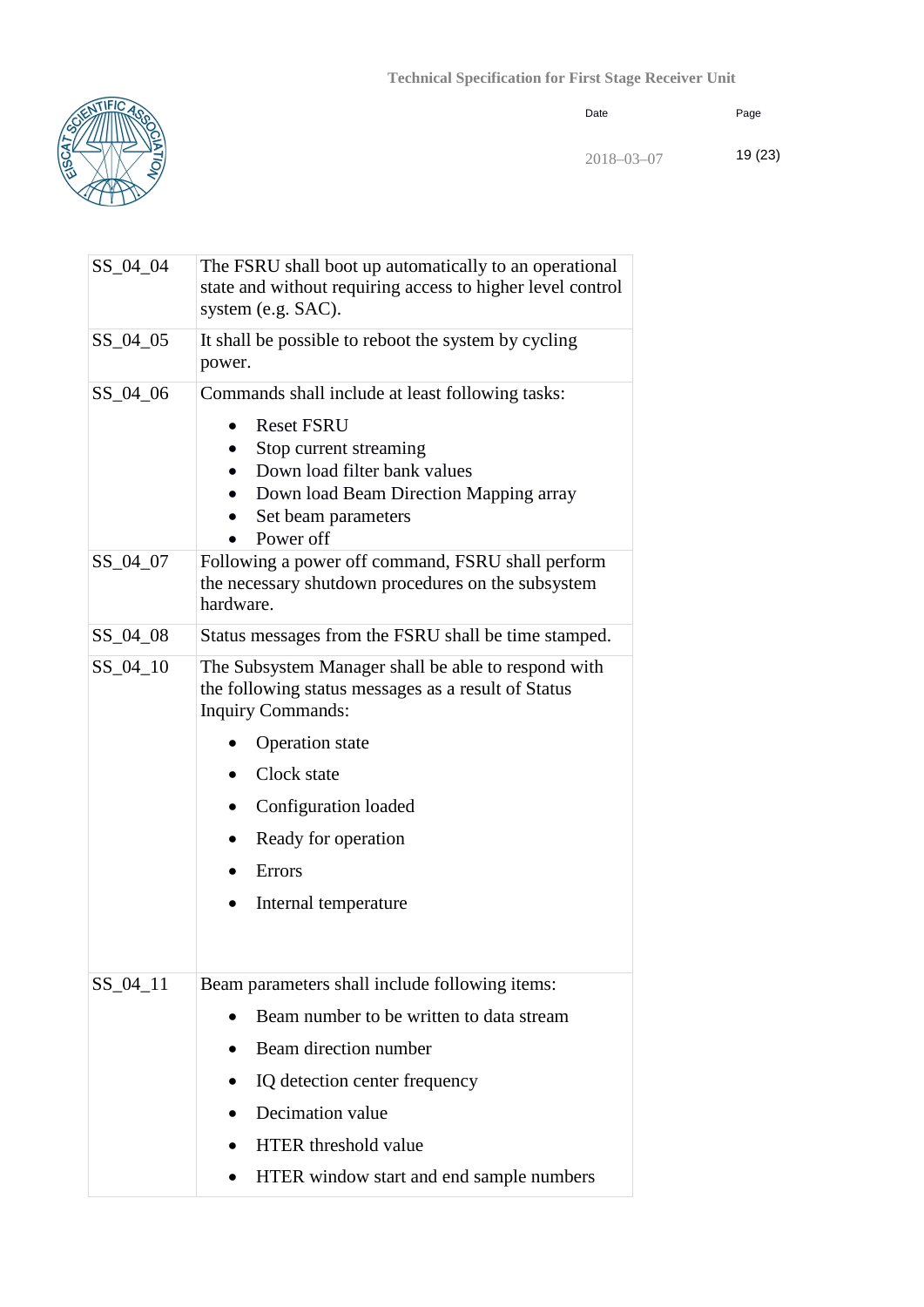

| Date | Page |
|------|------|
|      |      |

2018–03–07 20 (23)

|            | Start time for beam streaming (UTC in 1 ns<br>resolution)                                                                     |
|------------|-------------------------------------------------------------------------------------------------------------------------------|
|            | Set number of samples to acquire                                                                                              |
|            | Bypass mode (Raw samples form one ADC for<br>diagnostics)                                                                     |
| SS_04_12   | Start time is expressed as UTC with resolution of at least<br>$1$ ns.                                                         |
| $SS_04_13$ | Filter bank shall have place for at least 256 pre-<br>calculated filter values representing delays from 0 to<br>25ns.         |
| $SS_04_14$ | Filter bank shall have pre-calculated filter values.                                                                          |
| $SS_04_15$ | Beam parameters shall be possible to down load in<br>advance during the normal data streaming.                                |
| $SS_04_16$ | Minimum delay between new beam parameters -<br>command and data streaming shall be 1 second.                                  |
| SS_04_17   | Maximum cap between data streams with different beam<br>configurations shall not be greater than 10 us.                       |
| SS_04_18   | Beam direction for a beam is given as an index value in<br>the beam direction mapping array.                                  |
| SS_04_19   | Direction mapping array shall have at least 16K<br>directions.                                                                |
| SS_04_20   | Direction Mapping Array has direction index as an input<br>and 182 delay values as output.                                    |
| SS_04_21   | Minimum time between data streams shall be at least 10<br>us.                                                                 |
| SS_04_22   | Maximum time between receiving of the beam<br>parameters command and corresponding data stream<br>shall be less than 1 second |

# <span id="page-19-0"></span>**4.5 Hard target echo removal (HTER)**

| Requirement     |                                                                      |
|-----------------|----------------------------------------------------------------------|
| $\mid$ SS_05_01 | <b>FSRU</b> shall perform a simple hard target removal<br>algorithm. |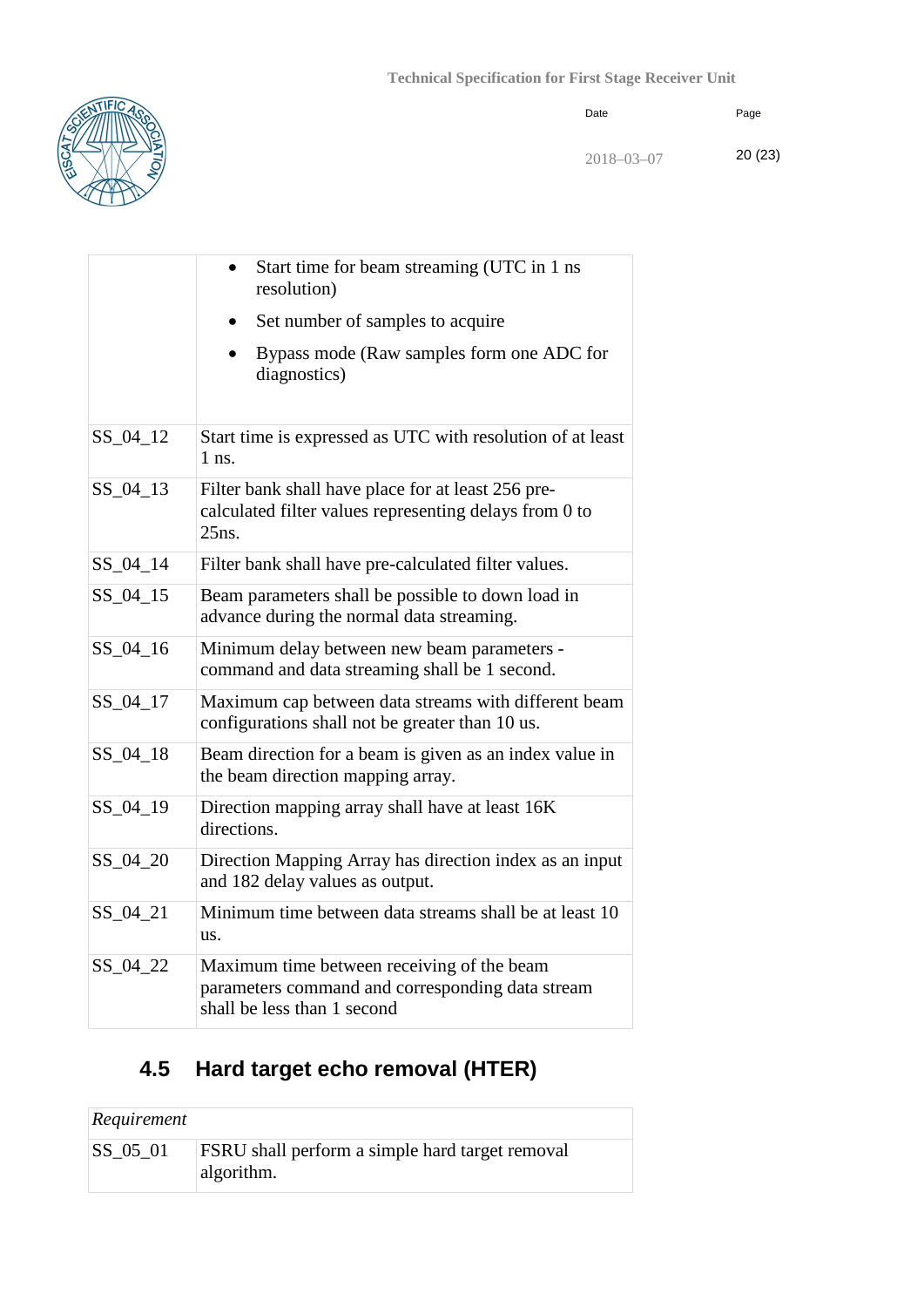

| Date | Page |
|------|------|
|      |      |

2018–03–07 21 (23)

| $SS_05_02$ | HTER detection is calculated as rolling rms voltage<br>value during given measurement window.                                     |
|------------|-----------------------------------------------------------------------------------------------------------------------------------|
| $SS_05_03$ | Measurement window is expressed as index number of<br>start and stop samples in the data stream.                                  |
| SS 05 04   | If measured rms level is greater than the threshold value<br>given in the beam configuration then unwanted object is<br>detected. |
| $SS_05_04$ | Data samples having hard targets are replaced with 0 and<br>data packet shall be flagged.                                         |

# <span id="page-20-0"></span>**4.6 Software Application Programming Interface (API)**

| Requirement |                                                                                                                                                                                                                                                               |
|-------------|---------------------------------------------------------------------------------------------------------------------------------------------------------------------------------------------------------------------------------------------------------------|
| SS 06 01    | The FSRU must provide a socket remote command<br>(RPC) server, which can be accessed by EISCAT client<br>programs using data serialization and data transfer<br>protocols that have library-level support in both standard<br>C, and either in python or Tcl. |
| SS 06 02    | The network address where the TCP socket listener is<br>provided shall be configurable by EISCAT.                                                                                                                                                             |
| SS 06 03    | Data port shall be 100 GbE QSFP or another standard<br>plugin.                                                                                                                                                                                                |
| SS 06 04    | Header of the data packet shall have at least Beam index,<br>data packet index and time stamp of the first sample.                                                                                                                                            |
|             |                                                                                                                                                                                                                                                               |

# <span id="page-20-1"></span>**4.7 Time and frequency reference**

| Requirement |                                                                                                                  |
|-------------|------------------------------------------------------------------------------------------------------------------|
| $SS_07_01$  | The First Stage Receiver Unit shall be compatible with<br>White Rabbit time and Frequency distribution protocol. |
| SS 07 02    | ADC sampling frequency and operation time shall be<br>based to White Rabbit timing system.                       |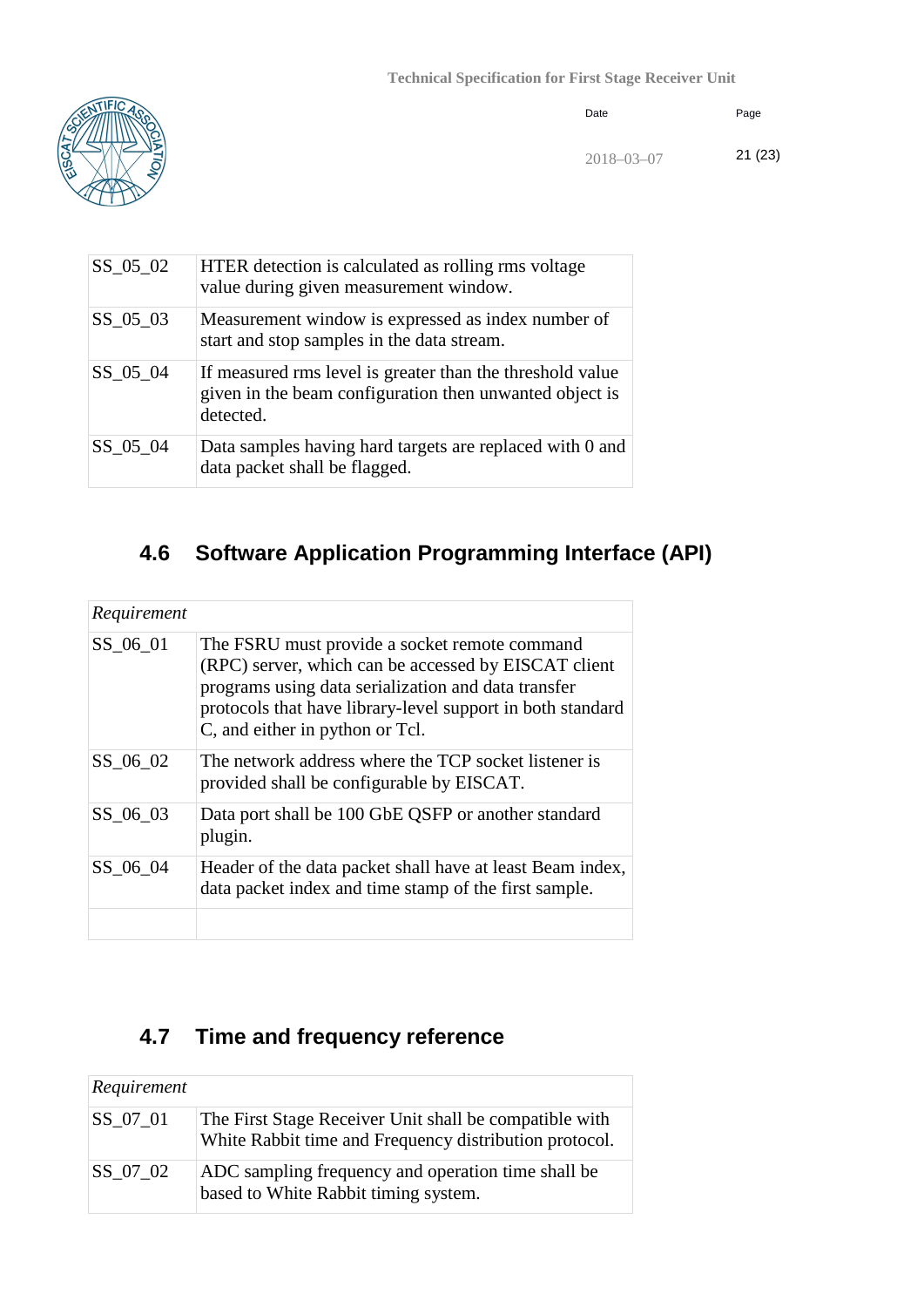

| Date | Page |
|------|------|
|      |      |

2018–03–07 22 (23)

#### SS\_07\_02 Timing uncertainty between White Rabbit reference and samplig shall not exceed 100ps.